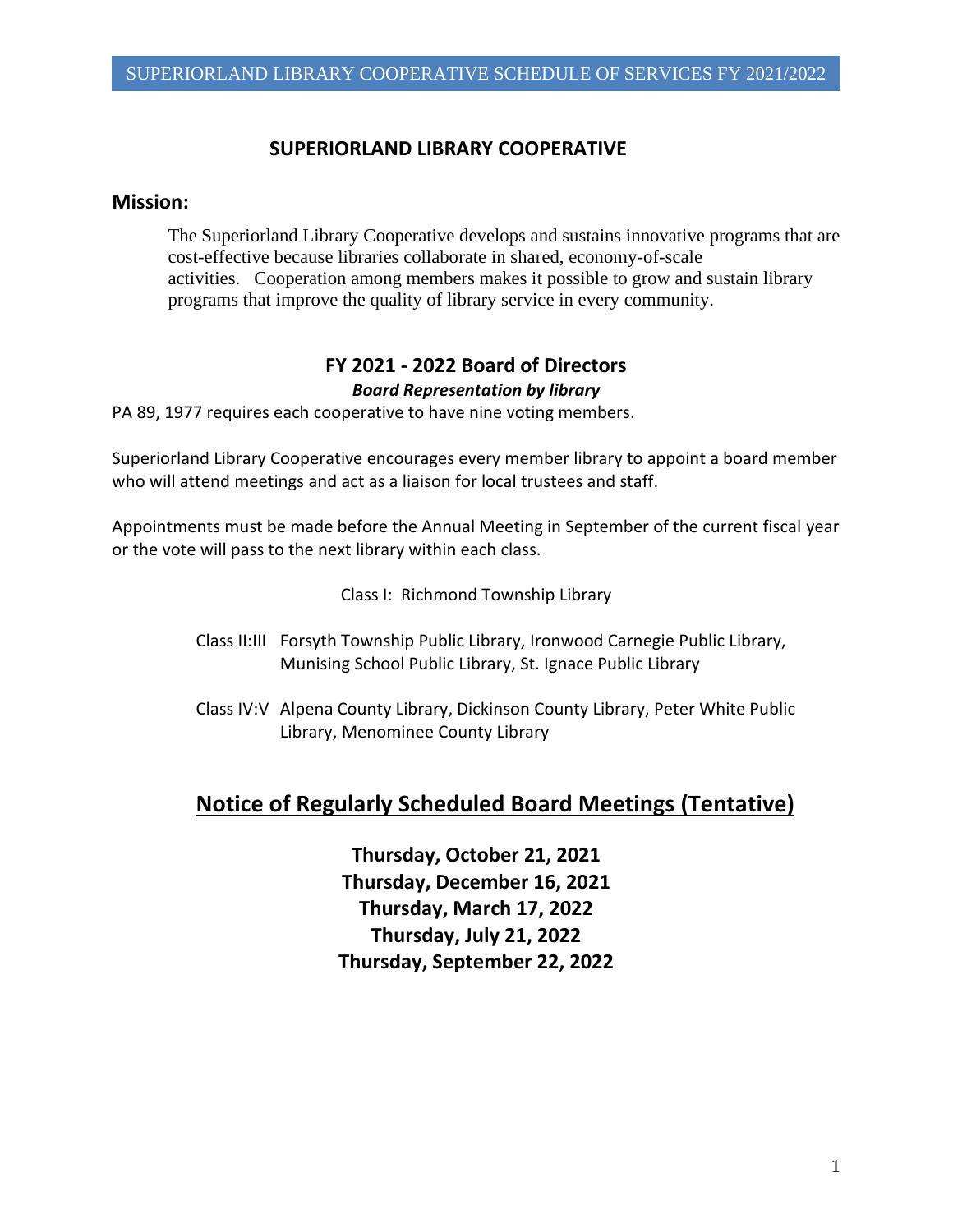# **FY 2021 - 2022 SCHEDULE OF SERVICES AND FEES**

### **Associate Members Fee Schedule**

Itemized annual fees for Associate Members.

| <b>Task Description</b>                                    | Amount                        |
|------------------------------------------------------------|-------------------------------|
| Base fee for Associate Members (waived for UPRLC Sirsi     | \$150.00 per year (Oct. $1 -$ |
| ALS members)                                               | Sept. 30)                     |
| Participation in OverDrive digital media online collection | Shared cost based on #        |
| digitalmedia.gldl.info                                     | registered users with a       |
|                                                            | minimum fee of \$250          |
| Participation in Movie Licensing USA, Mango Languages,     | Shared cost based on vendor   |
| or other group subscriptions                               | quotes to add-on libraries    |

## **Full Member Services**

All public library members will be assessed their indirect state aid payment to purchase Cooperative core services for the fiscal year. These core services, which are found in Appendix A of the Superiorland Plan of Service, include:

### 1. **Economy of Scale/Group Discounts/Resource Sharing.**

- A. Negotiate discounts for subscriptions, databases, digital media, print and nonprint materials, supplies, and furniture with individual vendors.
- B. Publicize agreements negotiated through TLN & the Cooperative Directors Association.
- C. Full members and associate members will qualify for applicable discounts.
- D. Current group purchasing agreements benefiting participating full members and associate members include:
	- a. Current subscriptions
		- i. Sanborn Digital Fire Maps
		- ii. Movie Licensing USA
		- iii. Mango Languages
		- iv. CybraryN (UPRLC)
		- v. RapidRecovery
		- vi. DeepFreeze
		- vii. Syndetics Unbound (UPRLC)
		- viii. OverDrive-Great Lakes Digital Libraries (GLDL) ebooks and audiobooks
		- ix. OverDrive-GLDL magazines
		- x. OpenDNS filtering services
		- xi. BookFlix
- E. Cooperative will administer PayPal payments for member libraries.
- F. Cooperative will pay **\$12,000** toward the annual platform fee to OverDrive downloadable audio books and ebooks, and an additional **\$17,713** for content. Participating libraries will pay the subscription balance and will contribute a minimum of **\$32,000** collectively to purchase titles that all participating libraries will share.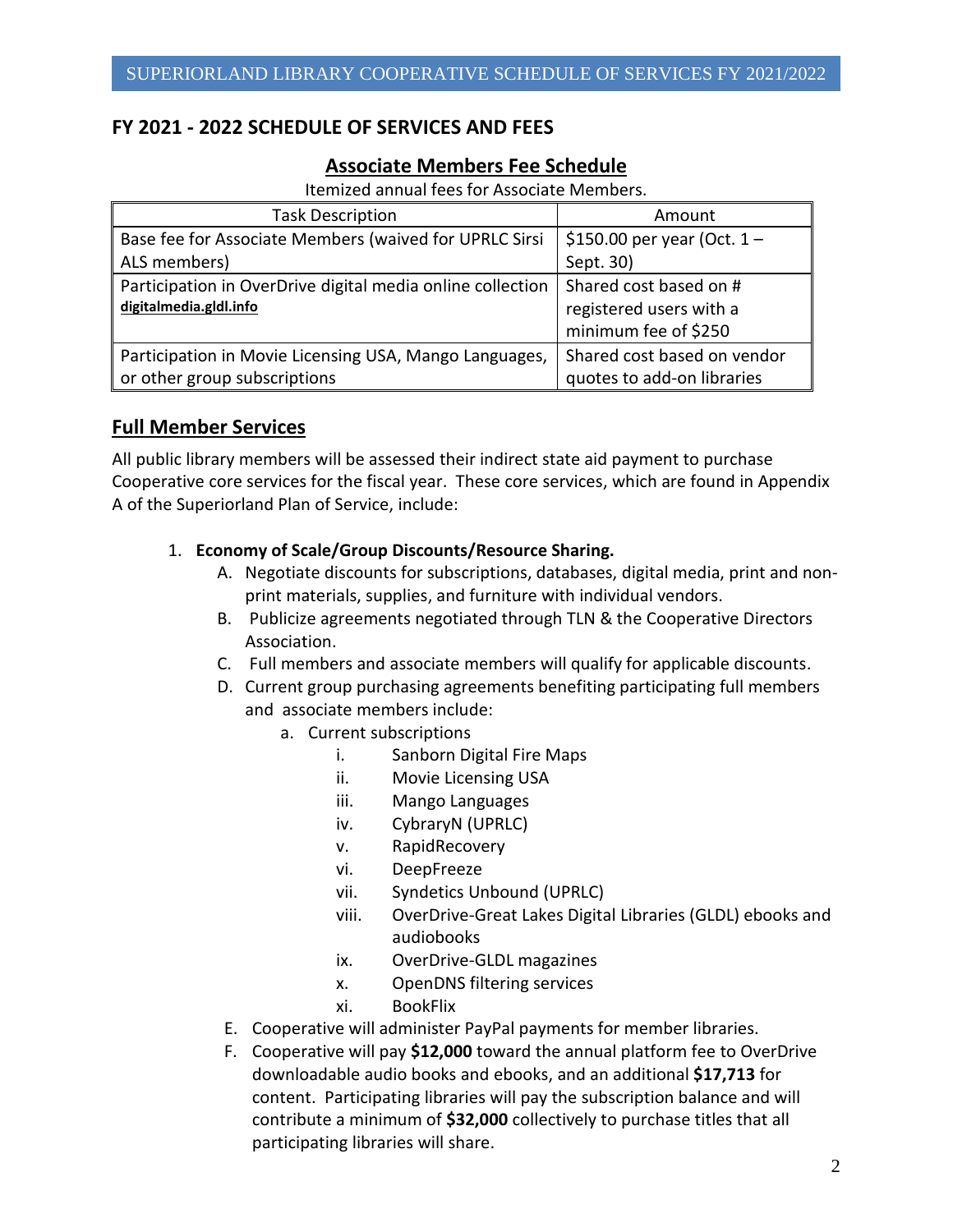- G. Cooperative will pay **17,500** for Overdrive magazines (simultaneous use subscription). Titles are shared by all libraries with simultaneous access to each issue.
- H. Maintain the Superiorland Preview Center.
- I. Superiorland Library Cooperative will subsidize the RIDES Delivery Service for SLC members. The Cooperative will attempt to equalize the per stop rate and/or number of stops per week delivery fees for SLC members in an effort to maintain or improve resource sharing. Subsidy of \$750 each for RIDES participating libraries and Copper Country ISD.
- J. Superiorland Library Cooperative has a contract with White Pine Library Cooperative to process interlibrary loan requests through OCLC for materials not available in Cooperative libraries or in MeLCat.
	- a. The Cooperative reimburses White Pine Cooperative at a flat rate of \$5.50 per request
	- b. White Pine bills SLC and reports ILL activity on a quarterly basis.
- K. OCLC Cataloging Services
	- a. Share technical and training professional staff with UPRLC.
	- b. Cooperative members export OCLC MARC records into the online catalog. Cooperative pays for member library exports with a flat-rate cataloging subscription to OCLC. Members are encouraged to obtain OCLC records using SirsiDynix's SmartPort.
- L. SLC Databases Committee will have a budget of **\$6,000** that may be used to subsidize Kanopy or another shared database for the Cooperative or to purchase additional features or content in existing subscriptions.

#### **Activities:**

- **Pay all OCLC Interlibrary Loan and Cataloging fees for SLC full members.**
- **Create an OverDrive Collection Development Policy.**
- **SLC Databases Committee will explore possibility of other shared databases such as Kanopy.**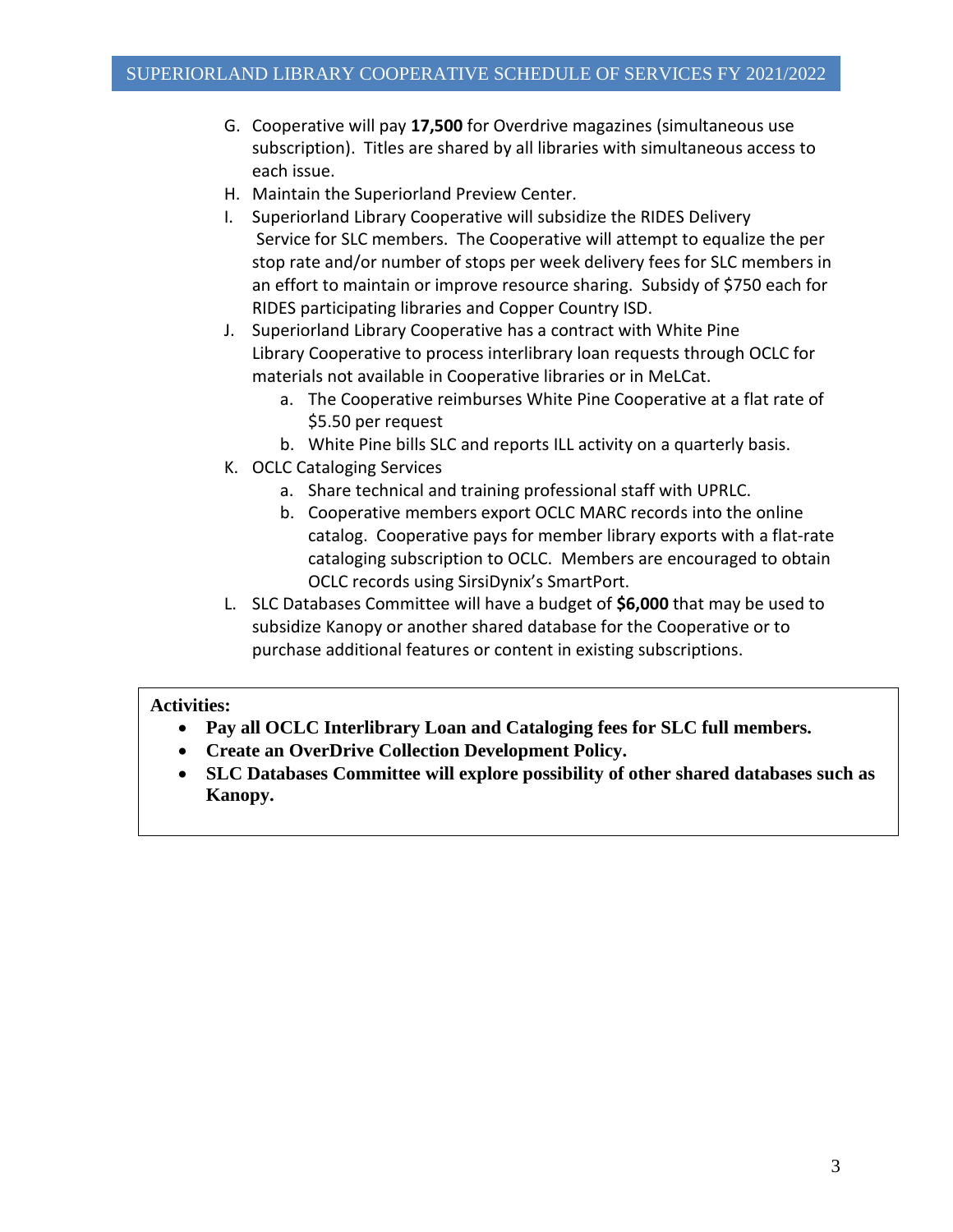### 2. **Continuing Education/Training/Communications**

- A. Make available a diverse range of educational opportunities for library staff and trustees with emphasis on online learning.
	- a. Use virtual conferencing to attend conferences, workshops, etc.
	- b. Promote virtual conference and workshop presentations.
		- i. Michigan Cooperative Directors Association programs
		- ii. MLA and MCLS webinars
	- c. Promote online seminars on library and personnel laws.
- B. SLC staff will provide virtual and in-person training and workshops as needed.
- B. Maintain electronic email discussion lists to keep all library staff up to date on workshops and library events/issues.
- C. Provide subsidies to full member libraries for continuing education activities.
- D. Contract with E-Rate Consultant to assist members with USF E-Rate paperwork, training, and program advocacy.
- E. Maintain the SLC Professional Development Committee and provide a budget of **\$1,000.**

#### **Activities:**

- **Offer archived, streaming workshops for trustees and directors.**
- **Coordinate virtual programs that can be shared.**
- **Work with Professional Development Committee to coordinate regional professional development sessions for staff.**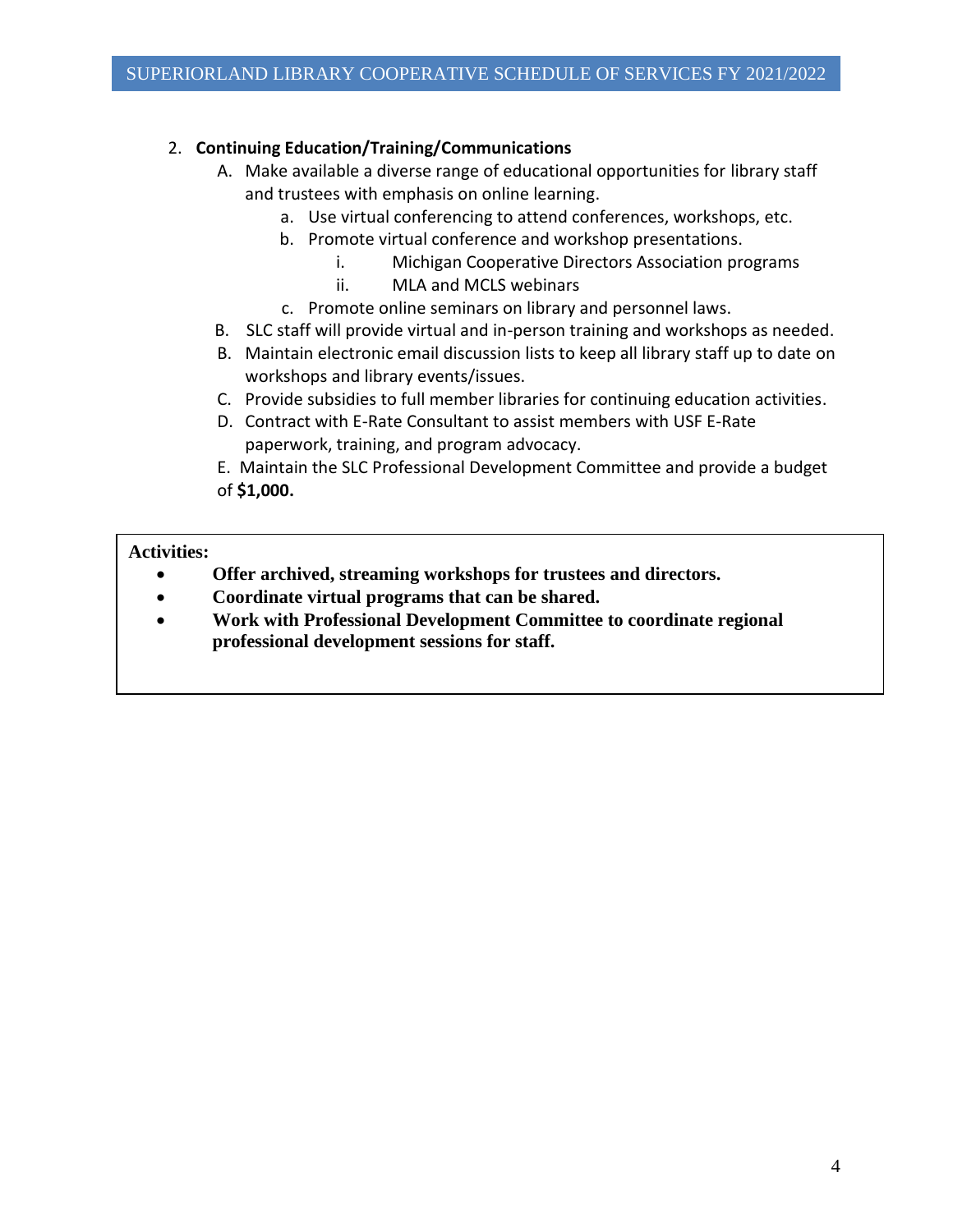### 3. **Collaboration**

- A. Maintain regular communications with members, trustees, and boards.
- B. Encourage member libraries to participate in the Michigan Activity Pass program coordinated by The Library Network (TLN).
- C. Support libraries in efforts to identify and apply for grant opportunities.

### 4. **Technology Support/Innovation/Web Development**

- A. Provide technology consulting and local network support on-site at each member library as needed to maintain essential service for staff and patrons. The Cooperative will assist with other technology needs as they arise, but an extra fee may be assessed for non-essential technology and consulting services especially if travel is involved. The Cooperative will make every effort to keep costs to a minimum amount for all members and charge only enough to keep within our technology budget.
	- a. Provide remote support if Cooperative has LAN access and Library has adequate bandwidth.
	- b. Advise libraries about purchasing hardware and software. Research best prices and order/rebill if requested.
- B. Help libraries plan for technology by assessing local area networks, updating policies, assessing bandwidth availability, and determining future bandwidth need based on service plans, etc.
	- a. Work with member libraries to create technology plans.
	- b. Support the activities of the SLC Programming and Technology Committees.
	- c. Help members obtain best, most cost effective solutions to obtain necessary bandwidth.
	- d. Assist with implementation and expansion of wireless capability and ability of libraries to count wireless users.
- C. Assist libraries with web development.
	- a. Move hosted Joomla pages to WordPress.
	- b. Continue development of member library web sites using Web Maestro WordPress web site templates or Ploud.
	- c. Offer training on how to update WordPress webpages.
	- d. Maintain annual web site statistics for member libraries.
- D. Implement Office 365 email to replace Squirrelmail.
- E. Continue to implement Comodo remote PC management, collaboration, and anti-virus software.
- F. Manage firewall maintenance and anti-virus subscriptions for 24 libraries.
- G. Maintain Dell's RapidRecovery to assure backup and data restoration for servers and critical desktops both at Superiorland Cooperative Headquarters and at nine managed libraries.
- H. Continue SLC membership in TechSoup in order to secure discounts on technology related products.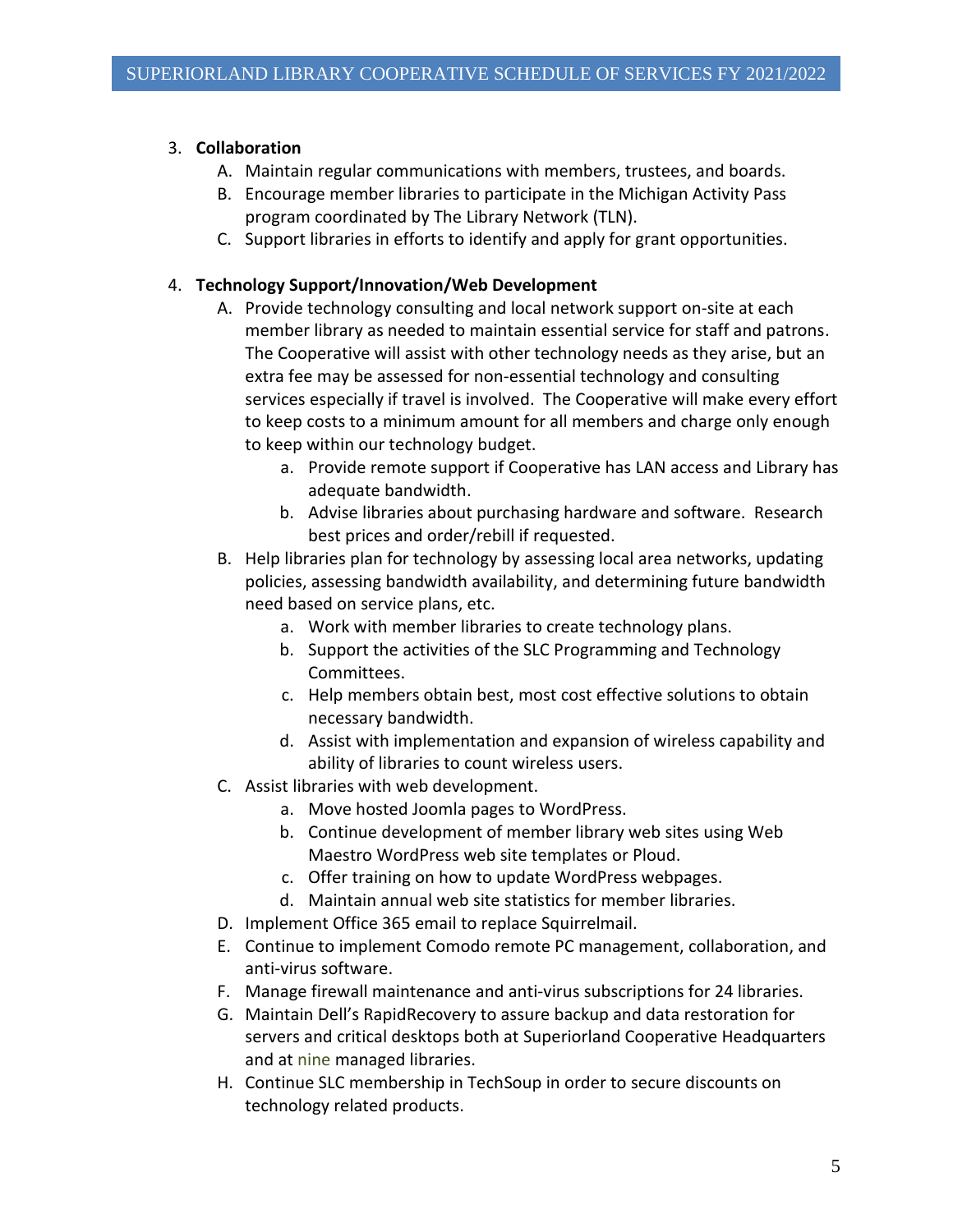- I. Provide ILS support and maintenance.
	- a. Provide support for the ILS and all ILS optional products.
	- b. SLC/UPRLC staff will reconcile authority reports and update databases as needed.
	- c. Support SirsiDynix libraries participating in PII and MeLCat, including providing training and advice on work flow.
	- d. Provide SLC member libraries that are UPRLC members with training for circulation, cataloging, reports, and other ILS functions. Training will be provided in-person and online throughout the year.
	- e. SLC/UPRLC will partner with Unique Management to automate the collection agency process using the SirsiDynix DebtCollect module for participating members.
	- f. Continue to update SirsiDynix ILS and provide access to new products.
	- g. Evaluate options for ILS to ensure that our we are getting the best product in terms of functionality and affordability.

#### **Activities:**

- **Continue to upgrade all hosted websites and pages to WordPress or Ploud**
- **Continue implementation of Office 365 to replace Squirrelmail.**
- **Continue implementation of Comodo PC management, collaboration, and anti-virus software.**
- **ILS Committee will explore options for ILS**

#### 5. **Advocacy/Marketing/Programming**

- A. Promote advocacy network that informs state and federal legislators about library funding and other important issues.
- B. Provide state level representation and participation in statewide initiatives to improve library funding and services.
- C. Work with MLA to ensure "One Voice" advocacy.
- D. Subscribe to products such as SurveyMonkey and JotForm to allow member libraries to access the accounts in order to gain insights and feedback from their communities.
- E. SLC Programming and Technology Committee will continue to explore workshops, demonstrations, lectures, performers and programs that can be offered to SLC member library patrons in order to inform, enrich and entertain.
- F. SLC will support the SLC Programming and Technology Committee by providing a **\$2,250** budget for programming mini-grants, STEM kits, and other resources for member libraries.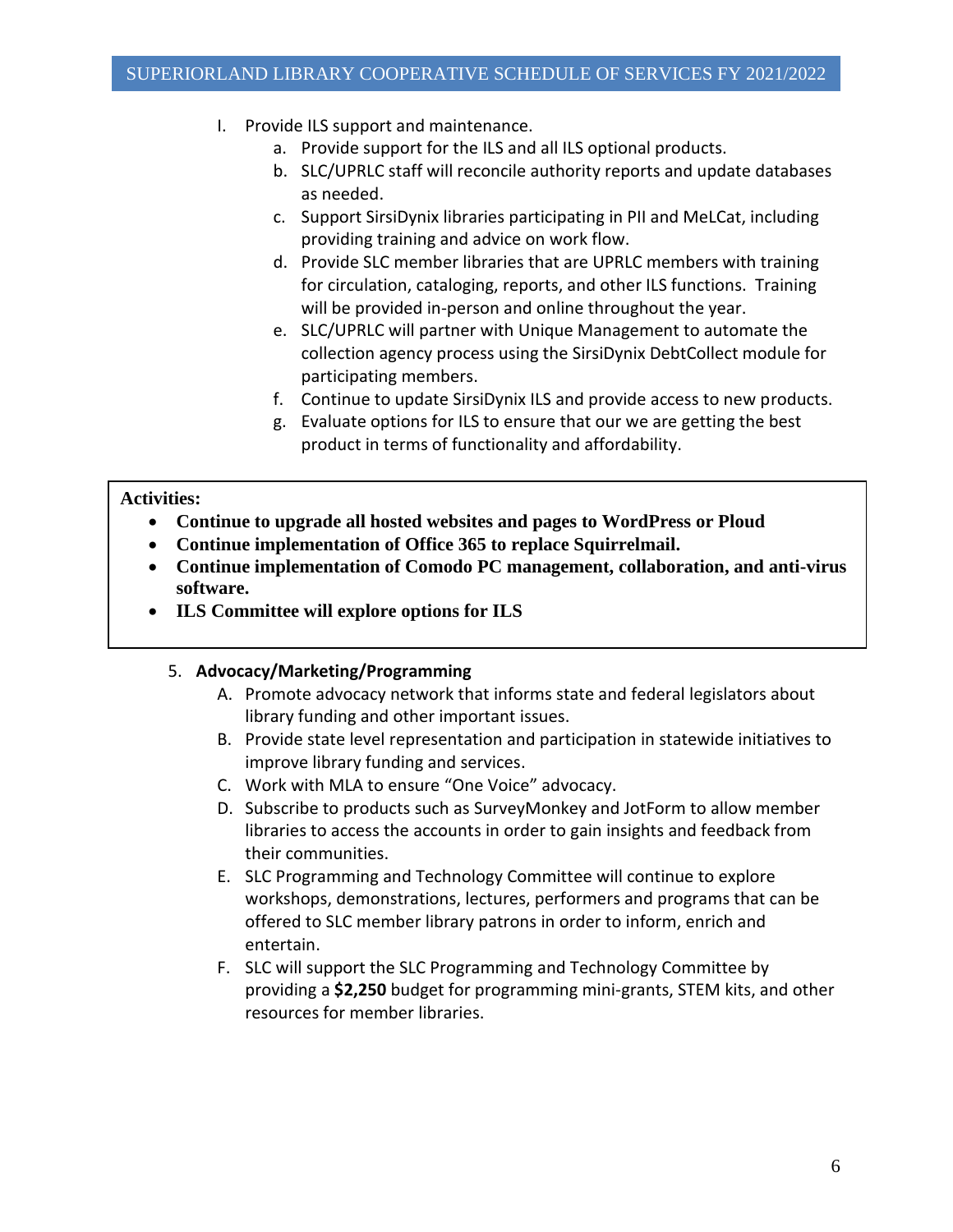### **Activities:**

- **Prepare statistical reports for members that can be used in fund-raising, advocacy with legislators, and demonstrating the value of the library to the community.**
- **Assist libraries when they host town meetings or other legislative events.**
- **Provide access to SurveyMonkey and JotForm accounts so that libraries can create surveys and analyze results.**
- **Expand activities to promote and publicize member libraries through local media, marketing campaigns, newsletters, and promotional materials.**
- **SLC Programming and Technology Committee will provide mini-grant opportunities throughout the year.**

# 6. **Leadership/Consultation** • **6.**

- A. Maintain membership in professional library organizations that share the same mission including Michigan Library Association, Library of Michigan, Michigan Department of Education, Midwest Collaborative for Library Services, American Library Association, and Michigan Cooperative Directors Association.
- B. Provide professional consultation on library related issues.
	- a. Disseminate information pertaining to public policy, library legislation, best practices, and continuing education from regional, state and federal levels.
- C. Assist and participate in Advisory Board of Librarian (ABL) meetings as requested in order to support their activities and obtain feedback on how the Cooperative's services and activities can be enhanced and improved.
- D. Maintain Superiorland Library Cooperative Committees to improve services to member libraries.
	- a. RIDES Committee
	- b. Professional Development Committee
	- c. Policy Committee
	- d. Programming and Technology Committee
	- e. Databases Committee
	- f. Any other committees identified as beneficial to the Cooperative
- E. Help member libraries identify grant opportunities and apply for grants.
- F. Provide consultation for member libraries about library establishment, library law, millage, bond issue, human resources, administration and operations.
- G. Assist member libraries with activities related to Strategic Planning, Director Searches, District Library establishment and Board Development.